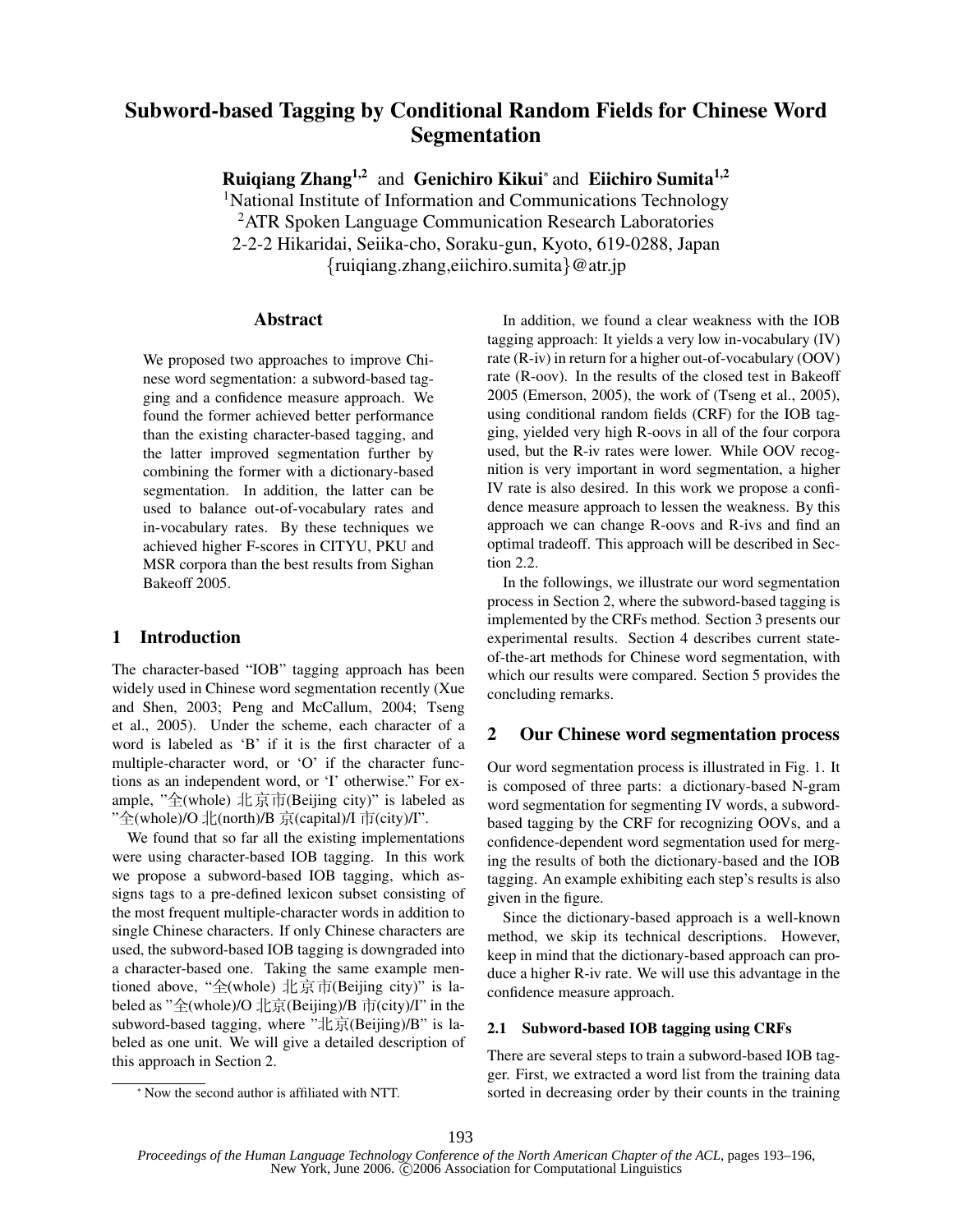

Figure 1: Outline of word segmentation process

data. We chose all the single characters and the top multicharacter words as a lexicon subset for the IOB tagging. If the subset consists of Chinese characters only, it is a character-based IOB tagger. We regard the words in the subset as the subwords for the IOB tagging.

Second, we re-segmented the words in the training data into subwords belonging to the subset, and assigned IOB tags to them. For a character-based IOB tagger, there is only one possibility of re-segmentation. However, there are multiple choices for a subword-based IOB tagger. For example, "北京市(Beijing-city)" can be segmented as " $\pm \bar{x}$  m (Beijing-city)/O," or " $\pm \bar{x}$  $\overline{\mathcal{R}}$ (Beijing)/B  $\overline{\mathcal{T}}$ (city)/I," or " $\mathcal{L}$ (north)/B  $\overline{\mathcal{R}}$ (capital)/I  $\overrightarrow{\Pi}$ (city)/I." In this work we used forward maximal match (FMM) for disambiguation. Of course, backward maximal match (BMM) or other approaches are also applicable. We did not conduct comparative experiments because trivial differences of these approaches may not result in significant consequences to the subword-based approach.

In the third step, we used the CRFs approach to train the IOB tagger (Lafferty et al., 2001) on the training data. We downloaded and used the package "CRF++" from the site "http://www.chasen.org/taku/software." According to the CRFs, the probability of an IOB tag sequence,  $T =$  $t_0t_1 \cdots t_M$ , given the word sequence,  $W = w_0w_1 \cdots w_M$ , is defined by

$$
p(T|W) =
$$
  
\n
$$
\exp\left(\sum_{i=1}^{M} \left(\sum_{k} \lambda_{k} f_{k}(t_{i-1}, t_{i}, W) + \sum_{k} \mu_{k} g_{k}(t_{i}, W)\right)\right) / Z,
$$
  
\n
$$
Z = \sum_{T = t_{0} t_{1} \cdots t_{M}} p(T|W)
$$

where we call  $f_k(t_{i-1}, t_i, W)$  bigram feature functions because the features trigger the previous observation  $t_{i-1}$ 

and current observation  $t_i$  simultaneously;  $g_k(t_i, W)$ , the unigram feature functions because they trigger only current observation  $t_i$ .  $\lambda_k$  and  $\mu_k$  are the model parameters corresponding to feature functions  $f_k$  and  $g_k$  respectively.

The model parameters were trained by maximizing the log-likelihood of the training data using L-BFGS gradient descent optimization method. In order to overcome overfitting, a gaussian prior was imposed in the training.

The types of unigram features used in our experiments included the following types:

 $w_0, w_{-1}, w_1, w_{-2}, w_2, w_0w_{-1}, w_0w_1, w_{-1}w_1, w_{-2}w_{-1}, w_2w_0$ 

where  $w$  stands for word. The subscripts are position indicators. 0 means the current word;  $-1, -2$ , the first or second word to the left; 1, 2, the first or second word to the right.

For the bigram features, we only used the previous and the current observations,  $t_{-1}t_0$ .

As to feature selection, we simply used absolute counts for each feature in the training data. We defined a cutoff value for each feature type and selected the features with occurrence counts over the cutoff.

A forward-backward algorithm was used in the training and viterbi algorithm was used in the decoding.

#### 2.2 Confidence-dependent word segmentation

Before moving to this step in Figure 1, we produced two segmentation results: the one by the dictionary-based approach and the one by the IOB tagging. However, neither was perfect. The dictionary-based segmentation produced results with higher R-ivs but lower R-oovs while the IOB tagging yielded the contrary results. In this section we introduce a confidence measure approach to combine the two results. We define a confidence measure,  $CM(t<sub>iob</sub>|w)$ , to measure the confidence of the results produced by the IOB tagging by using the results from the dictionary-based segmentation. The confidence measure comes from two sources: IOB tagging and dictionarybased word segmentation. Its calculation is defined as:

$$
CM(t_{iob}|w) = \alpha CM_{iob}(t_{iob}|w) + (1 - \alpha)\delta(t_w, t_{iob})_{ng} \quad (2)
$$

where  $t_{i\text{ob}}$  is the word w's IOB tag assigned by the IOB tagging;  $t_w$ , a prior IOB tag determined by the results of the dictionary-based segmentation. After the dictionarybased word segmentation, the words are re-segmented into subwords by FMM before being fed to IOB tagging. Each subword is given a prior IOB tag,  $t_w$ .  $CM_{i\text{ob}}(t|w)$ , a confidence probability derived in the process of IOB tagging, is defined as

$$
CM_{iob}(t|w_i) = \frac{\sum_{T=t_0t_1\cdots t_M,t_i=t} P(T|W,w_i)}{\sum_{T=t_0t_1\cdots t_M} P(T|W)}
$$

where the numerator is a sum of all the observation sequences with word  $w_i$  labeled as t.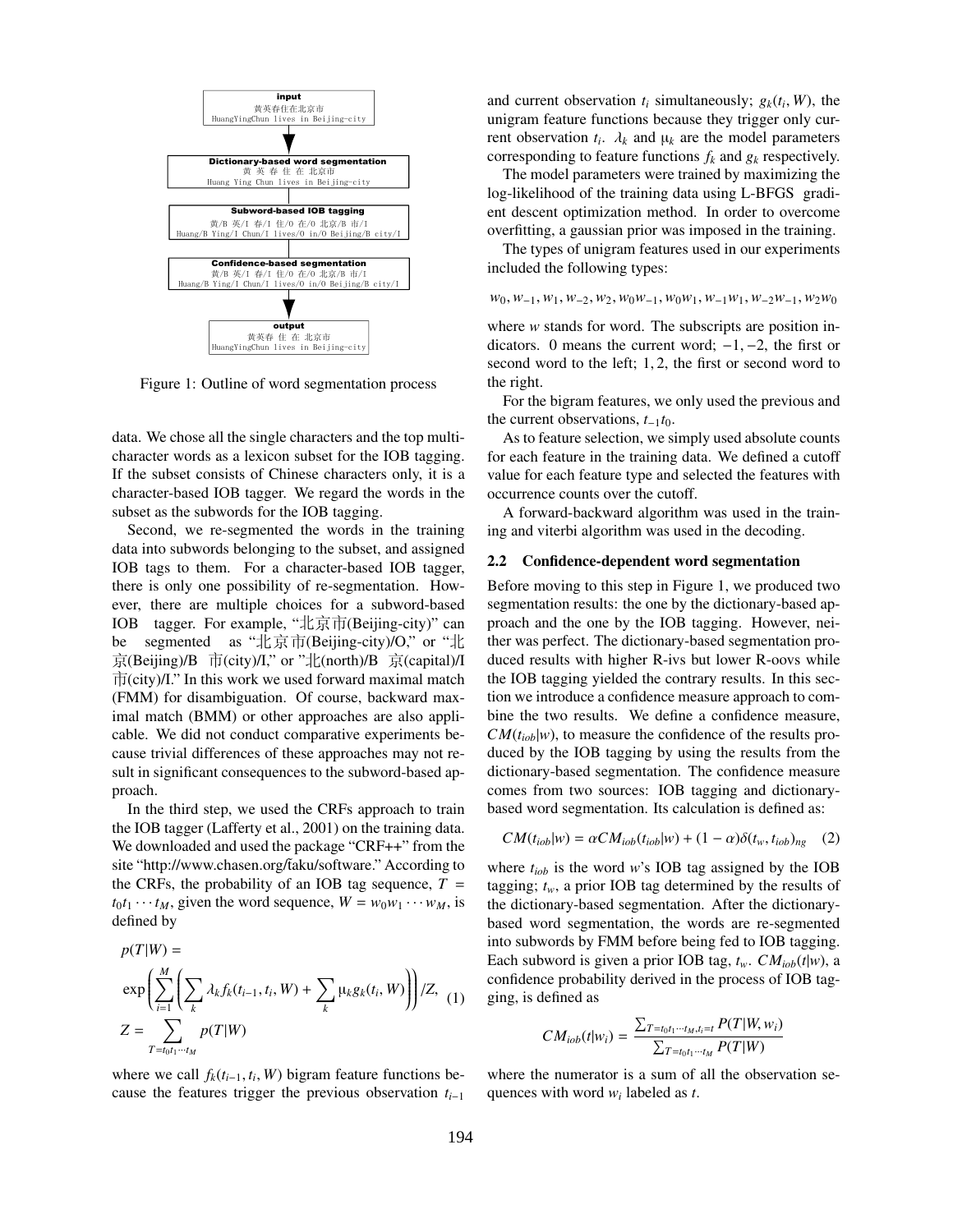$\delta(t_w, t_{iob})_{ng}$  denotes the contribution of the dictionarybased segmentation. It is a Kronecker delta function defined as

$$
\delta(t_w,t_{iob})_{ng} = \begin{cases} 1 & \text{if } t_w = t_{iob} \\ 0 & \text{otherwise} \end{cases}
$$

In Eq. 2,  $\alpha$  is a weighting between the IOB tagging and the dictionary-based word segmentation. We found the value 0.7 for  $\alpha$ , empirically.

By Eq. 2 the results of IOB tagging were re-evaluated. A confidence measure threshold, t, was defined for making a decision based on the value. If the value was lower than  $t$ , the IOB tag was rejected and the dictionary-based segmentation was used; otherwise, the IOB tagging segmentation was used. A new OOV was thus created. For the two extreme cases,  $t = 0$  is the case of the IOB tagging while  $t = 1$  is that of the dictionary-based approach. In a real application, a satisfactory tradeoff between Rivs and R-oovs could find through tuning the confidence threshold. In Section 3.2 we will present the experimental segmentation results of the confidence measure approach.

## 3 Experiments

We used the data provided by Sighan Bakeoff 2005 to test our approaches described in the previous sections. The data contain four corpora from different sources: Academia Sinica (AS), City University of Hong Kong (CITYU), Peking University (PKU) and Microsoft Research in Beijing (MSR). Since this work was to evaluate the proposed subword-based IOB tagging, we carried out the closed test only. Five metrics were used to evaluate segmentation results: recall(R), precision(P), F-score(F), OOV rate(R-oov) and IV rate(R-iv). For detailed info. of the corpora and these scores, refer to (Emerson, 2005).

For the dictionary-based approach, we extracted a word list from the training data as the vocabulary. Trigram LMs were generated using the SRI LM toolkit for disambiguation. Table 1 shows the performance of the dictionary-based segmentation. Since there were some single-character words present in the test data but not in the training data, the R-oov rates were not zero in this experiment. In fact, there were no OOV recognition. Hence, this approach produced lower F-scores. However, the R-ivs were very high.

#### 3.1 Effects of the Character-based and the subword-based tagger

The main difference between the character-based and the word-based is the contents of the lexicon subset used for re-segmentation. For the character-based tagging, we used all the Chinese characters. For the subword-based tagging, we added another 2000 most frequent multiplecharacter words to the lexicons for tagging. The segmentation results of the dictionary-based were re-segmented

|              | R     | р     | Е     | $R$ -oov | $R - iv$ |
|--------------|-------|-------|-------|----------|----------|
| AS           | 0.941 | 0.881 | 0.910 | 0.038    | 0.982    |
| <b>CITYU</b> | 0.928 | 0.851 | 0.888 | 0.164    | 0.989    |
| <b>PKU</b>   | 0.948 | 0.912 | 0.930 | 0.408    | 0.981    |
| MSR          | 0.968 | 0.927 | 0.947 | 0.048    | 0.993    |

Table 1: Our segmentation results by the dictionarybased approach for the closed test of Bakeoff 2005, very low R-oov rates due to no OOV recognition applied.

|              | R     | P     | F     | $R$ -oov | $R - iv$ |
|--------------|-------|-------|-------|----------|----------|
| AS           | 0.951 | 0.942 | 0.947 | 0.678    | 0.964    |
|              | 0.953 | 0.940 | 0.947 | 0.647    | 0.967    |
| <b>CITYU</b> | 0.939 | 0.943 | 0.941 | 0.700    | 0.958    |
|              | 0.950 | 0.942 | 0.946 | 0.736    | 0.967    |
| <b>PKU</b>   | 0.940 | 0.950 | 0.945 | 0.783    | 0.949    |
|              | 0.943 | 0.946 | 0.945 | 0.754    | 0.955    |
| <b>MSR</b>   | 0.957 | 0.960 | 0.959 | 0.710    | 0.964    |
|              | 0.965 | 0.963 | 0.964 | 0.716    | 0.972    |

Table 2: Segmentation results by a pure subword-based IOB tagging. The upper numbers are of the characterbased and the lower ones, the subword-based.

using the FMM, and then labeled with "IOB" tags by the CRFs. The segmentation results using CRF tagging are shown in Table 2, where the upper numbers of each slot were produced by the character-based approach while the lower numbers were of the subword-based. We found that the proposed subword-based approaches were effective in CITYU and MSR corpora, raising the F-scores from 0.941 to 0.946 for CITYU corpus, 0.959 to 0.964 for MSR corpus. There were no F-score changes for AS and PKU corpora, but the recall rates were improved. Comparing Table 1 and 2, we found the CRF-modeled IOB tagging yielded better segmentation than the dictionarybased approach. However, the R-iv rates were getting worse in return for higher R-oov rates. We will tackle this problem by the confidence measure approach.

#### 3.2 Effect of the confidence measure

In section 2.2, we proposed a confidence measure approach to re-evaluate the results of IOB tagging by combinations of the results of the dictionary-based segmentation. The effect of the confidence measure is shown in Table 3, where we used  $\alpha = 0.7$  and confidence threshold  $t = 0.8$ . In each slot, the numbers on the top were of the character-based approach while the numbers on the bottom were the subword-based. We found the results in Table 3 were better than those in Table 2 and Table 1, which prove that using confidence measure approach achieved the best performance over the dictionary-based segmentation and the IOB tagging approach. The act of confidence measure made a tradeoff between R-ivs and Roovs, yielding higher R-oovs than Table 1 and higher R-